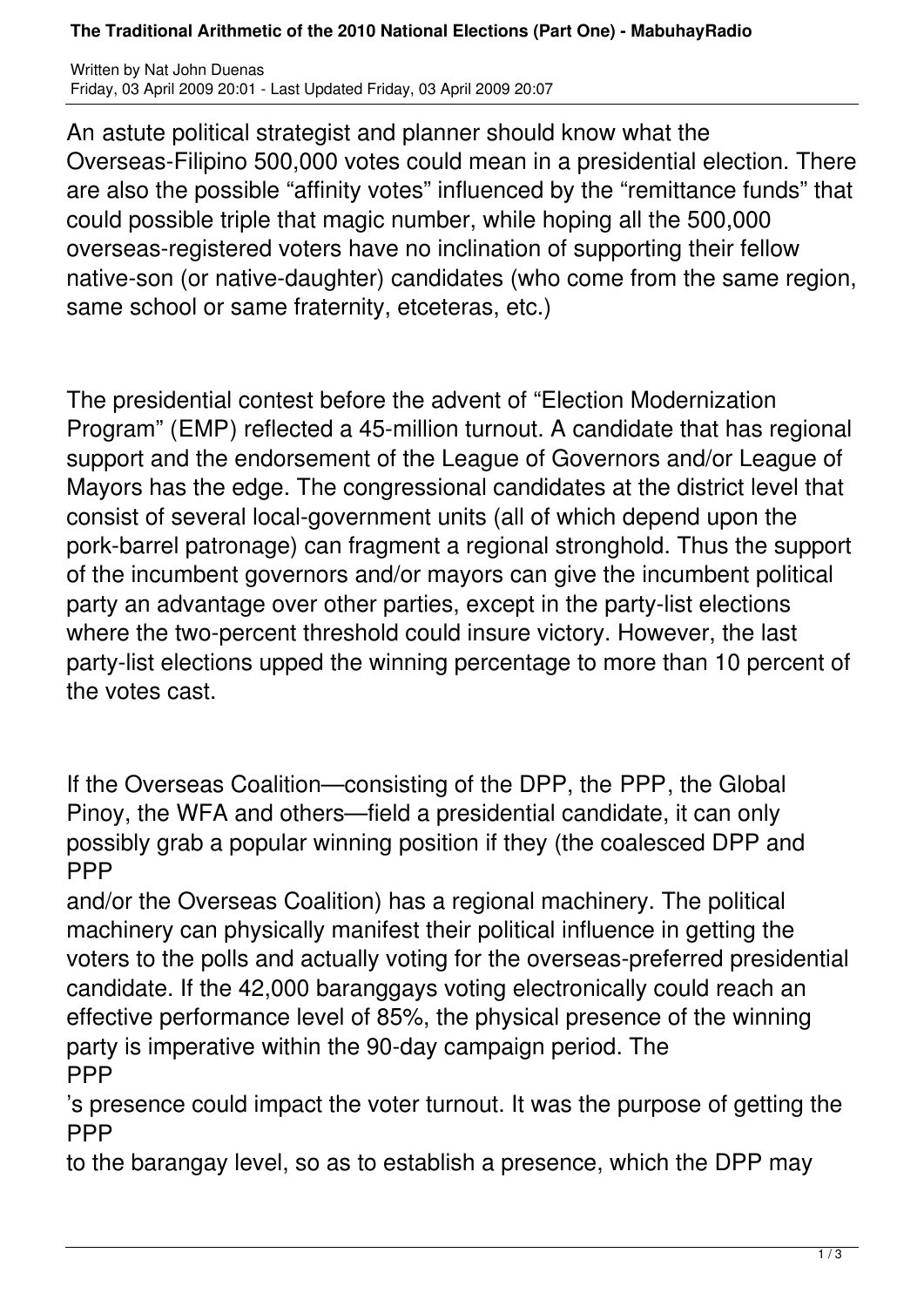## **The Traditional Arithmetic of the 2010 National Elections (Part One) - MabuhayRadio**

Written by Nat John Duenas Friday, 03 April 2009 20:01 - Last Updated Friday, 03 April 2009 20:07

have to pursue to gain some community acceptance. The best strategy, therefore, is for the DPP and the PPP

to have at least a working merger – if not a formal merger – with some smaller national and/or regional parties.

To be effective, a traditional politician has to seek the same community acceptance in the 42,000 barangays plus the Overseas-Filipino influence without being beholden to a pressure group that may not be able to have human intervention in the electronic voting system. The importance of money (in vote buying) is lost or lessened in an "electronic election" due to the instantaneous results.

Therefore, the investment needed to secure community acceptance has to span earlier than the designated 90-day campaign period without violating the Commission on Election provisions. How does a presidential candidate attain this with less than a year before Election Day?

The leadership and campaign strategists of existing parties in the Philippines are the personalities the Overseas Coalition has to talk to, not the candidate. In the same manner that the overseas candidates have to tune-up and change the oil of their political machinery, so as to reach out to the barangay level of their intended jurisdiction and constituency. As for the senatorial contenders, voters in every region have to visibly perceive the impact of a candidacy, since senators are not supposed to be elected based on regional representation or of an exclusive group of constituency.

To be physically present in the 18 regions within a 10-month period before the 90-day campaign period is a daunting task for senatorial candidates. The candidates will need some good strategists and planners, unless they have